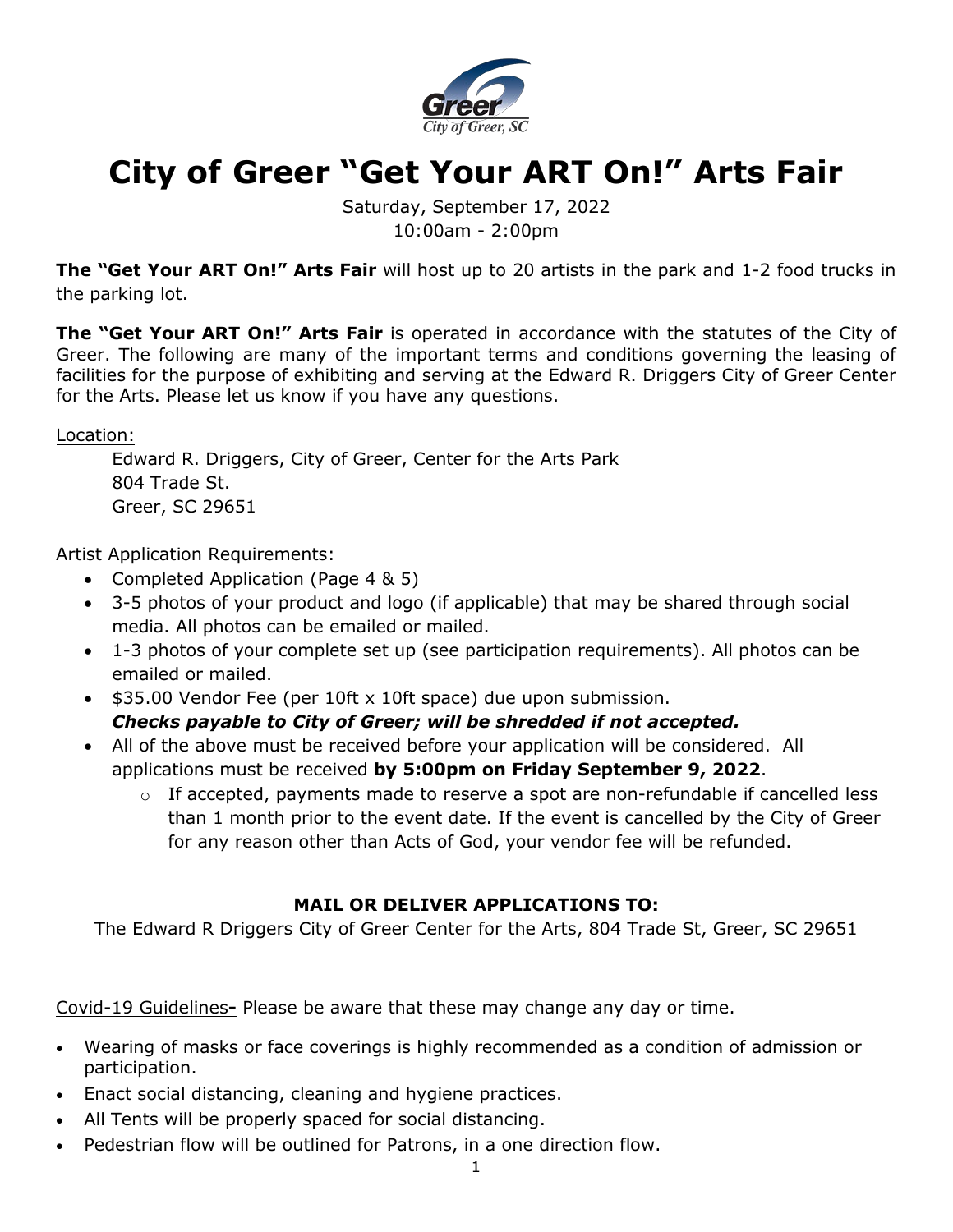- Anyone who feels sick or shows any symptoms of illness should stay home and not expose others.
- Touchless Options for Patrons are outlined as the Artist holding and showing the artwork until the Patron has purchased the artwork. This will reduce the number of touchpoints that can spread the virus.
- Cashless POS systems are highly encouraged to stop the spread of the virus.

# Artist Participation Requirements:

- The City will provide a 10ft x 10ft space, one table, one tent and 2 chairs per \$35.00 vendor fee.
- Each participant must remain intact and selling from 10:00am 2:00pm. Set up must be complete by 9:45am.
- Electricity is limited and will be provided based on need and order of application submission.
- The position of your tent will be chosen once you register.

## Product: What are we looking for?

- Artists must submit their images for acceptance (unless you have been a vendor with us before). We will limit the number of artists per medium.
- Commercial items and direct sales will not qualify for this event.
- Artists will be accepted based on uniqueness of their product, quality of the brand they've created, proximity to Greer, SC, and will be considered in the order in which complete applications are received.

#### Getting Accepted:

- Applications will be reviewed and approved by the City of Greer Cultural Arts Division. All decisions are at the discretion of the Cultural Arts staff.
- All applications must be received **by 5:00pm on Friday Sept 9, 2022.**

#### Set Up Time:

- September 17, 2022 After 8:30am.
- Vendor vehicles must be parked in designated parking areas after 10:00am.

#### **No vehicles are allowed on grass or sidewalks at any time.**

#### Breakdown Time:

- September 17, 2022 After 2:00pm.
- A vehicle should never be driven into the event area until the event has officially ended at 2:00pm.
- Vendors are responsible for leaving their area free of garbage. Boxes must be broken down before thrown away.

Money Handling: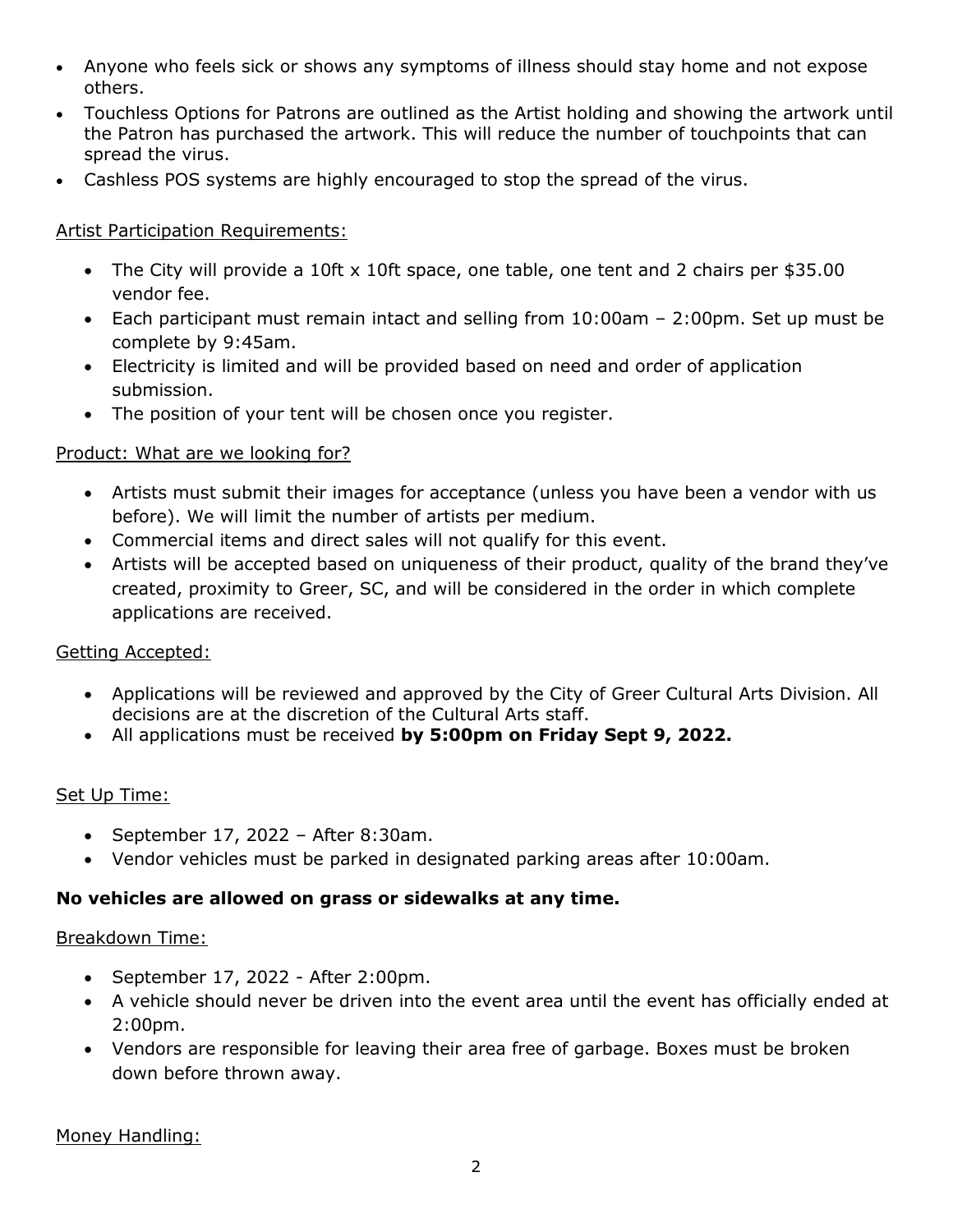- All Artists will keep 100% of all profits.
- Artists must provide their own cash boxes. Artists are responsible for collecting and safeguarding all money. The City of Greer is not responsible for any lost or stolen money. Wi-Fi is available throughout the park, but artists should not count on the city-wide Wi-Fi for transactions.
- **ARTISTS ARE RESPONSIBLE FOR COMPLYING WITH LOCAL AND STATE TAX REGULATIONS.**

# Food & Drink - INSURANCE:

• Food Truck Vendors must supply the City of Greer with a certificate of general liability insurance listing the City of Greer as an additional insured for the festival date. Any vendor not supplying this document will not be permitted to participate in the event. Coverage must be at least \$1,000,000 general aggregate and \$500,000 each occurrence.

## BOOTH ITEMS LIABILITY:

Items brought on site are done so at the sole risk of the vendor. The City of Greer is not responsible for any loss, damage, or destruction of personal property, equipment, and/or valuables.

#### BEHAVIOR OF VENDORS:

- Behavior by vendors, their family members or employees that is disruptive, abusive or threatening towards other members, the public or staff members is prohibited. Behavior that is verbally or physically abusive, dangerous, or disruptive to Event activities will not be tolerated, and may result in immediate termination of the vendors selling rights.
- Foul or offensive language will not be tolerated at the festival. Repeated violation may result in suspension from any future events at the City of Greer.
- No open alcoholic beverages or firearms may be brought onto City property. Vendors and the vendors' associates are not permitted to be intoxicated on site.
- Vendors may not sell or offer any products or literature deemed offensive, or which may incite violence, crime, or disorderly conduct, or promote political viewpoints.
- Smoking will only be permitted in festival designated smoking areas.
- Vendors are responsible for their children and guests at all times.
- Vendor animals may not be present at this event at any time.
- NO HAWKING

Anyone who requires an auxiliary aid or service for effective communication or a modification of policies or procedures to participate in a program, service, activity or public meeting of the City of Greer should contact 864-848-5383 as soon as possible, but no later than 48 hours prior to the scheduled event.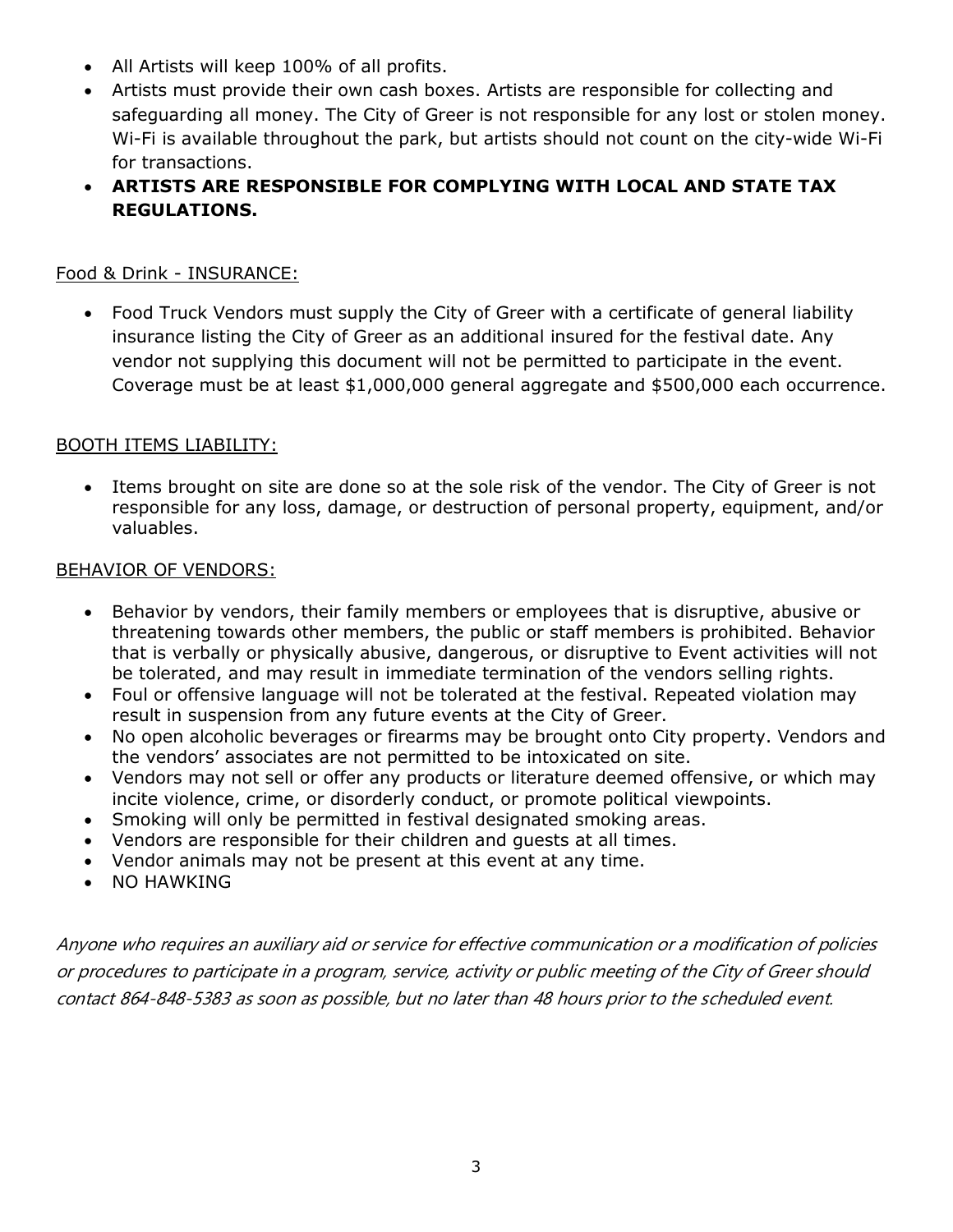

# **The City of Greer Get Your Art On! Arts Fair Registration**

September 17, 2022 - 10:00am-2:00pm

| <b>Contact Name</b>    | Type of ART          |          |  |
|------------------------|----------------------|----------|--|
| <b>Business Name</b>   |                      |          |  |
| <b>Mailing Address</b> |                      |          |  |
| <b>Mailing City</b>    | <b>State</b>         | Zip code |  |
| <b>Contact Number</b>  | <b>Email Address</b> |          |  |
| Website                |                      |          |  |

Maker Application Requirements:

- Completed Application (Page 4 & 5)
- 3-5 photos of your product and logo (if applicable) that may be shared through social media. All photos can be emailed or mailed.
- 1-3 photos of your complete set up (see participation requirements). All photos can be emailed or mailed.
- \$35.00 Vendor Fee (per 10ft x 10ft space, table, tent and 2 chairs) Due Upon Submission. *Checks payable to City of Greer; will be shredded if not accepted*
- All of the above must be received before your application will be considered. All applications must be received **by 5:00pm on Friday, September 17, 2022**.
	- o If accepted, payments made to reserve a spot are non-refundable if canceled less than 1 month prior to the event date.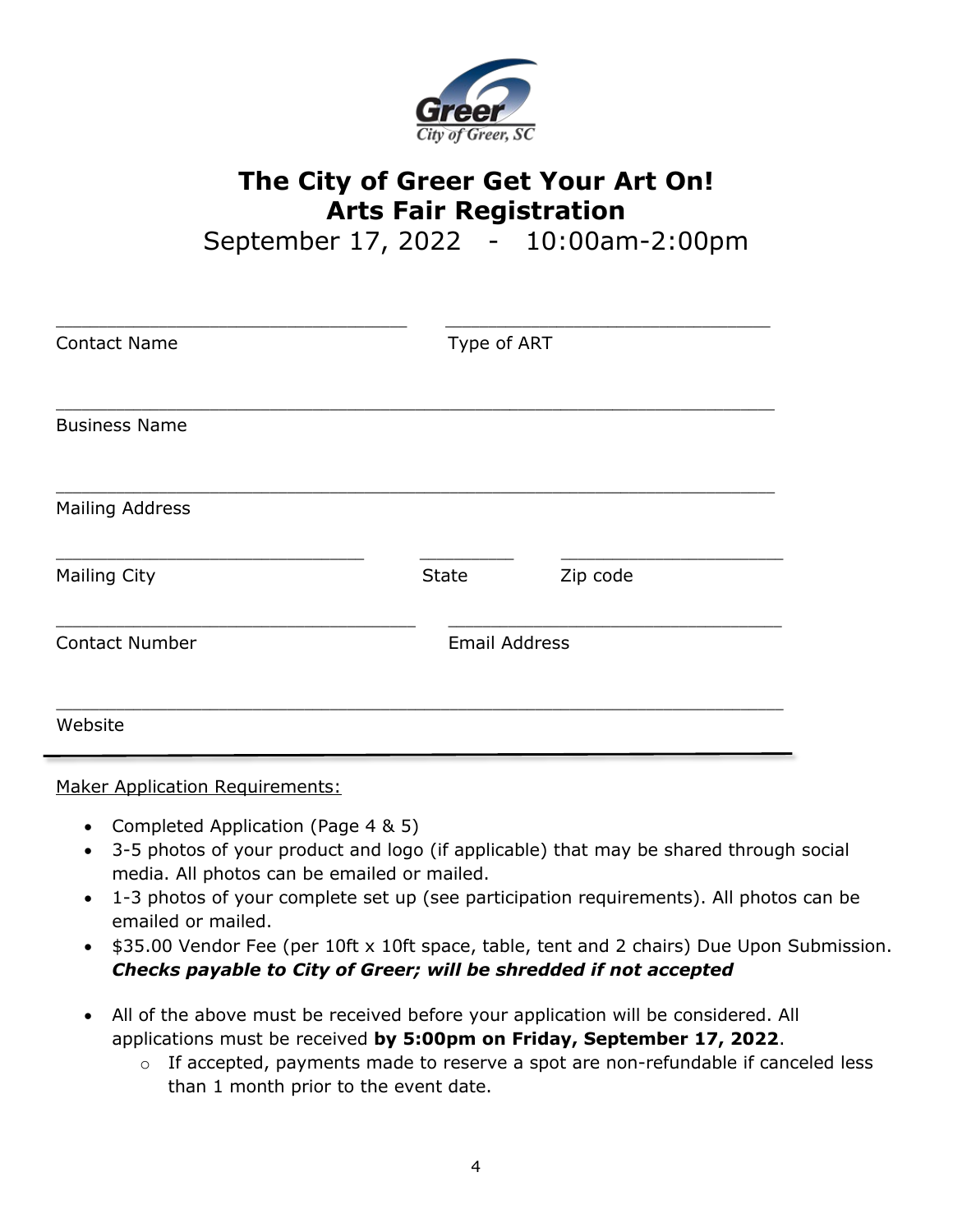Please email artscouncil@cityofgreer.org or call (864) 848-5383 for more information. Applications can be submitted via mail or emailed to artscouncil@cityofgreer.org

# **The City of Greer Get Your Art On!** Arts Fair Vendor Application/Agreement

Saturday, September 17, 2022

Please complete and send this agreement form along with your application and payment of fees.

Please be sure that all participants in your booth read the guidelines above.

| Number of Spaces Needed:                                     |  | $$35.00$ $1 = 10$ FT x 10FT space |  |  |
|--------------------------------------------------------------|--|-----------------------------------|--|--|
| Do you need electricity? (not guaranteed): $\Box$ $\Box$ YES |  |                                   |  |  |
|                                                              |  |                                   |  |  |

I, the undersigned, have read all of the above guidelines governing the **City of Greer Get Your Art On! Arts Fair**, and agree to adhere to the rules that are outlined within it.

- 1. I agree that everyone working in my booth will also read and adhere to the guidelines.
- 2. I understand that the Arts Staff reserves the right to limit or discontinue the participation of a vendor at any time.
- 3. The vendor(s) agree to indemnify and hold harmless the City of Greer and its agents and employees from any and all claims or lawsuits for damages or injuries of any kind or nature which occur as a result of or arising out of the use of city property by the vendor(s) and the guest of the vendor(s) pursuant to this agreement

Vendor Signature \_\_\_\_\_\_\_\_\_\_\_\_\_\_\_\_\_\_\_\_\_\_\_\_\_\_\_\_\_\_\_\_\_\_ Date \_\_\_\_\_\_\_\_\_\_\_\_\_\_\_\_\_\_\_\_

Anyone who requires an auxiliary aid or service for effective communication or a modification of policies or procedures to participate in a program, service, activity or public meeting of the City of Greer should contact 864-848-5383 as soon as possible, but no later than 48 hours prior to the scheduled event.